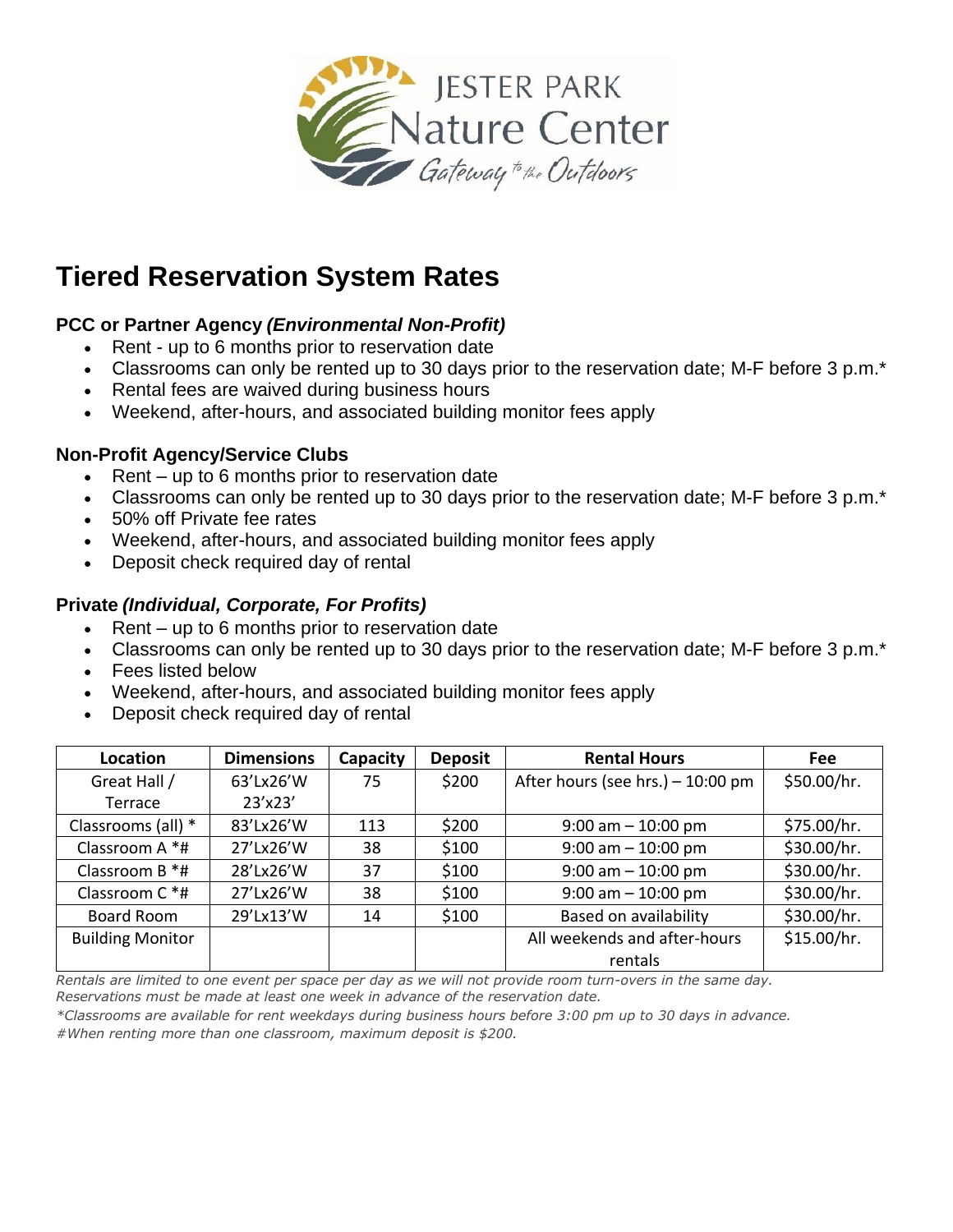# **Rules and Information**

### **Checking In and Checking Out**

Check-In: As specified at time of reservation (earliest availability is 9:00 AM) Check-Out: As specified at time of reservation (latest availability is 10:00 PM)

A Polk County Conservation (PCC) representative will be at the facility during rental hours. This person will unlock the facility and make a walk through inspection before and after usage to ensure that the facility is clean and left undamaged. The staff person will lock the facility following the event. If the event is taking place after business hours (see hours) or on the weekend, PCC requires the use of a PCC Building Monitor, at an additional cost to the renter.

#### **Deposit**

A deposit will be collected on the day of your rental in the event that you exceed your specified reservation contract check-out time. If you exceed the check-out time, your deposit will not be returned. If you do not exceed the check-out time, your deposit shall be returned at the conclusion of the event.

#### **Set-up/Tear-down**

Use of the Jester Park Nature Center shall be contained to the area rented and use of public rest rooms.

- Other areas within the Nature Center shall not be utilized during the rental.
- Renters of the Jester Park Nature Center shall be responsible for all set-up and tear down of the rental space.
- Polk County Conservation shall provide the space and available tables and chairs as a part of the rental with the exception of the Great Hall/Terrace.
- Please note that Polk County Conservation does not have any linens, table covers, etc. If desired these shall have to be coordinated by the renter and a private company that provides these types of services.

*Renters shall be responsible for setting up the room and returning the space to its original condition upon the conclusion of their event/use of the space.*

### **Decorations**

We welcome free-standing decorations only.

- No tacking, stapling, pinning, taping, or draping of decorations will be permitted.
- Candles must be contained in some kind of receptacle.
- The Nature Center does not allow balloons, confetti, silly string, or any other kind of decor that may linger after your event has ended.
- Nature Center displays, pictures, and taxidermy mounts may not be removed or covered.

### **A/V Equipment**

Each classroom and the board room has a built in A/V system. Other areas within the Nature Center do not have these capabilities and if needed, are the responsibility of the renter.

#### **Tables & Chairs**

Tables and chairs are available for use with your room rental (with exception of the Great Hall/Terrace) at no charge; depending on availability. Nature Center inventory includes

- 150 chairs
- $\bullet$  18-6' banquet tables (72"x30")
- 10- 6' seminar tables (72"x18")
- $\bullet$  10-5' round tables (60")

Please note availability may be limited due to other rentals occurring.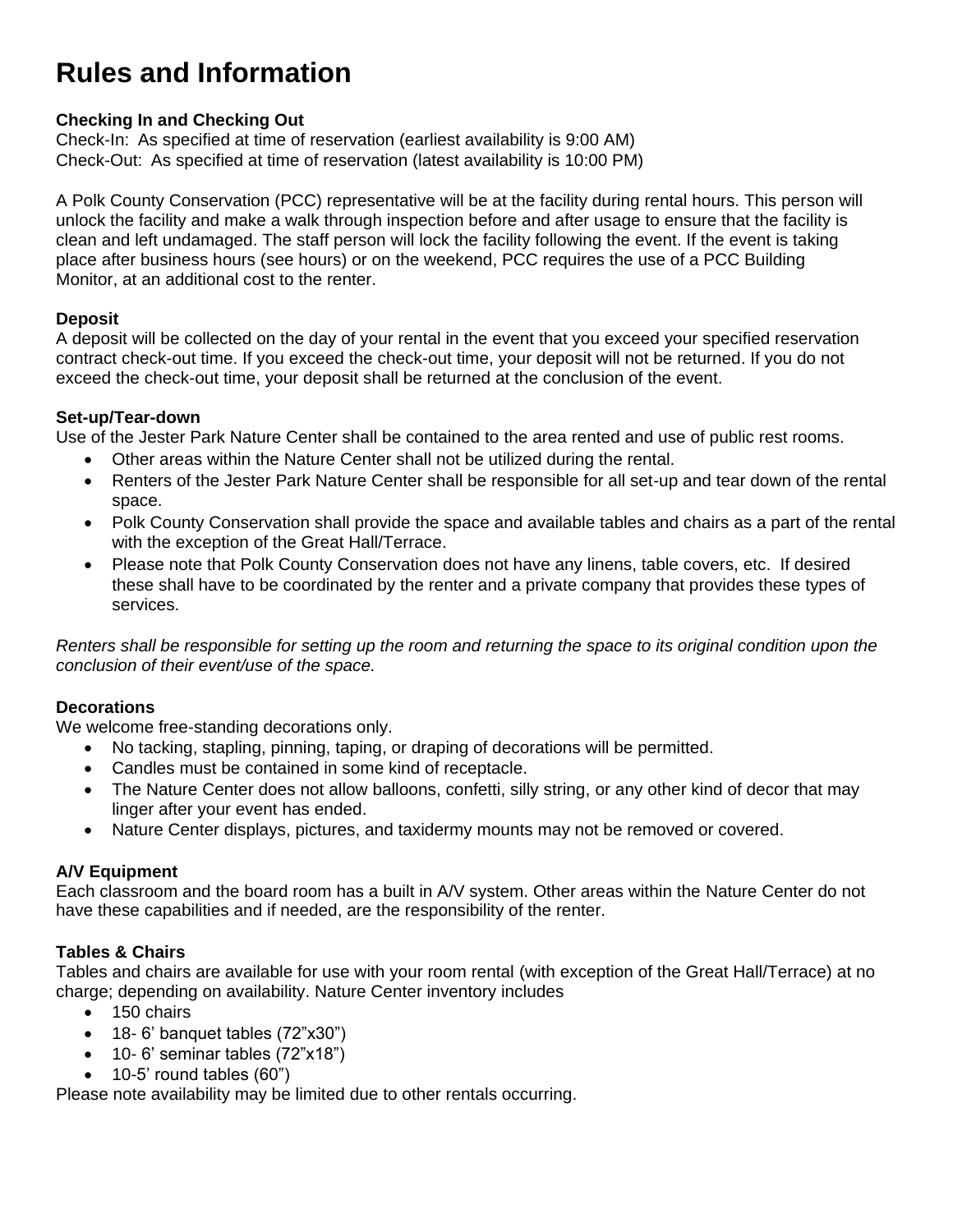### **Catering**

At the Jester Park Nature Center, we do not have exclusive caterers. We feel the choices you make in selecting your caterers play a big part in managing your overall theme and budget. A catering kitchen is located in the lower level of the nature center and can be used in conjunction with your event. Appliances include a refrigerator/freezer, ice machine, microwave, and dishwasher. This space is shared by all classroom rentals.

The companies below are local caterers that we recommend and have experience with:

- [Food with Flair, Jester Park Lodge Caterer](https://www.foodwithflair.com/) | 515.277.7775
- [C Corporation, Jester Park Golf Course](https://www.jesterparkgolf.com/facility-rentals/) | 515.999.2903

### **Alcohol**

Alcoholic beverages are **not** allowed at the Nature Center.

### **Parking**

Free onsite parking in the lots on the south side of the Nature Center are available but not designated during park hours.

### **Service Driveway**

Caterers/Vendors may use the service driveway located on the east side of the Nature Center to unload their vehicles. We ask anyone using the drive to move promptly after unloading.

## **Cleaning Fees & Damages**

Cleaning of the rented space is expected to be completed by the renter. The rented space should be returned to its original condition and set-up. You will be provided with a check out sheet.

- If cleaning is required to be completed by PCC staff, a fee of \$50 per hour will be charged.
- Repair of any damage not caused by normal wear and tear will be charged to the renter.
- Any damage occurring during a private rental shall be billed at 100% repair/replacement cost with a 5% administrative fee.
- Failure to pay associated fees will result in further action to collect the debt.

### **Directional Signs, Decorations, Litter**

Small directional signs may be placed along roadways to guide people to your event, but in no way may be affixed to trees or park signs. Signs are to be removed immediately following event. Failure to do so will result in fines according to littering ordinances.

### **Smoking**

Smoking is prohibited within the nature center and within 25 feet of any entrance.

### **Reservation Modifications (Including Date Changes)**

- Name of person on contract will be the only person who can make modifications to the rental reservation.
- Any modifications you make to an existing reservation will be assessed a \$10 change fee.
- In order to make any modification to an existing reservation, the request must be made a minimum of seven (7) days prior to the date on which the facility is reserved. Request must also meet advance booking requirements.
- If the modification made creates a change in rental fee and the fee is an increase, you will be asked to pay the difference in rental cost. If the modification creates a lesser fee, renter forfeits the difference in rental cost.
- All reservation modifications must be made by calling Missy Smith at 515-323-5317 Monday-Friday between 8:30 a.m. – 4:30 p.m.

### **Cancellation Policy**

Cancellations must be made by calling Missy Smith at 515-323-5317 or emailing missy.smith@polkcountyiowa.gov a minimum of seven (7) days prior to the date on which the facility is reserved, to qualify for a partial refund (see refund policy).